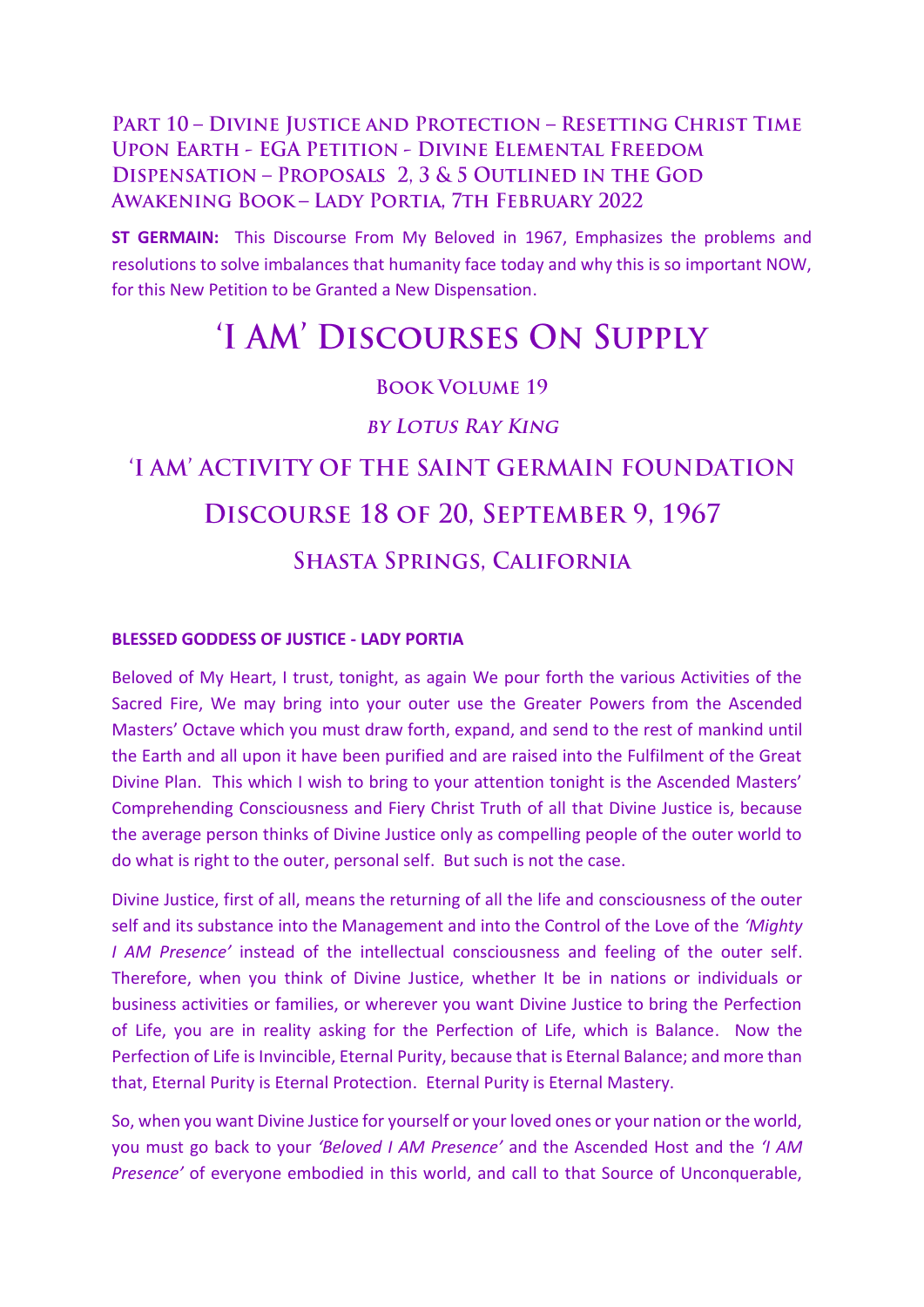Limitless, Invincible, Victorious Love, the Sacred Fire Love of every Life Stream embodied in this world, the Sacred Fire Love in the Great Central Sun, the Sacred Fire Love of the Physical Sun, the Sacred Fire Love that keeps this world sustained, keeps it in its orbit, keeps the Powers of Nature growing upon it the things that sustain you and by which you are enabled to embody here and manifest as a human being and draw forth the Master Powers of Life into all outer activities to fulfill the Great Divine Plan, which again is Perfection, Eternal, Invincible, forever expanding.

When you want Divine Justice for yourself, you must first of all give It to Life. And that means you must give It, first of all, to your *'Beloved I AM Presence'* and the Ascended Host, which means your attention there. That is Divine Justice. If you want Perfection, then your attention must go to where Perfection is or you will never have It. And if you want the Perfection that is Perfect Balance, then your attention must go to your *'Beloved I AM Presence'* and call forth whatever Sacred Fire compels Purity that holds Divine Balance. So Divine Justice isn't just getting what you want and when you want it, making everybody else do your way, not at all. In fact, that hasn't begun to be Divine Justice yet, never will be until it's consumed!

People don't like to hear this, Precious Ones; but so long as people create discord by impurity, they are throwing something out of balance. And when things are out of balance, they will create discord; and discord is destruction. And destruction is the *'second death.'* There is no compromise.

The Law is the Law. Energy is Energy. Vibration is Vibration. And Balance is Balance, and Balance is Divine Justice.

So, when you want It, you must give It, first of all, to your *'Beloved I AM Presence'* and the Ascended Host in order to call forth Their Power of the Sacred Fire, Their Consciousness, into your brain structure, and Their Heart Flame Feeling into the energy of your emotional bodies, in order to bring Purity into the outer self that holds Balance.

And when you have filled yourselves with that, then as you make the Call and hold perfectly steady and ask to be filled with that, you will ask your *'Beloved I AM Presence'* to pour forth into the condition that is wrong out here whatever Sacred Fire Purity, Love, and Peace and Forgiveness and Mercy enables discord to be consumed, so Divine Love and Order and Peace can produce Perfection that gives to you that which is constructive and helps to fulfill the Great Divine Plan.

People do not think deeply on these things, Beloved Ones. And if you want to understand what Divine Justice really is, ask your *'Beloved I AM Presence'* and the Ascended Host to tell you the Ascended Masters' Fiery Christ Truth of what It is for Reality and Eternity; and you could have all the Divine Justice you want when you will give Divine Justice to your *'Beloved I AM Presence'* by placing your attention there first. And that's all of the First Commandment, *'Thou shalt have no other gods before Me.'* And that's Divine Justice! It's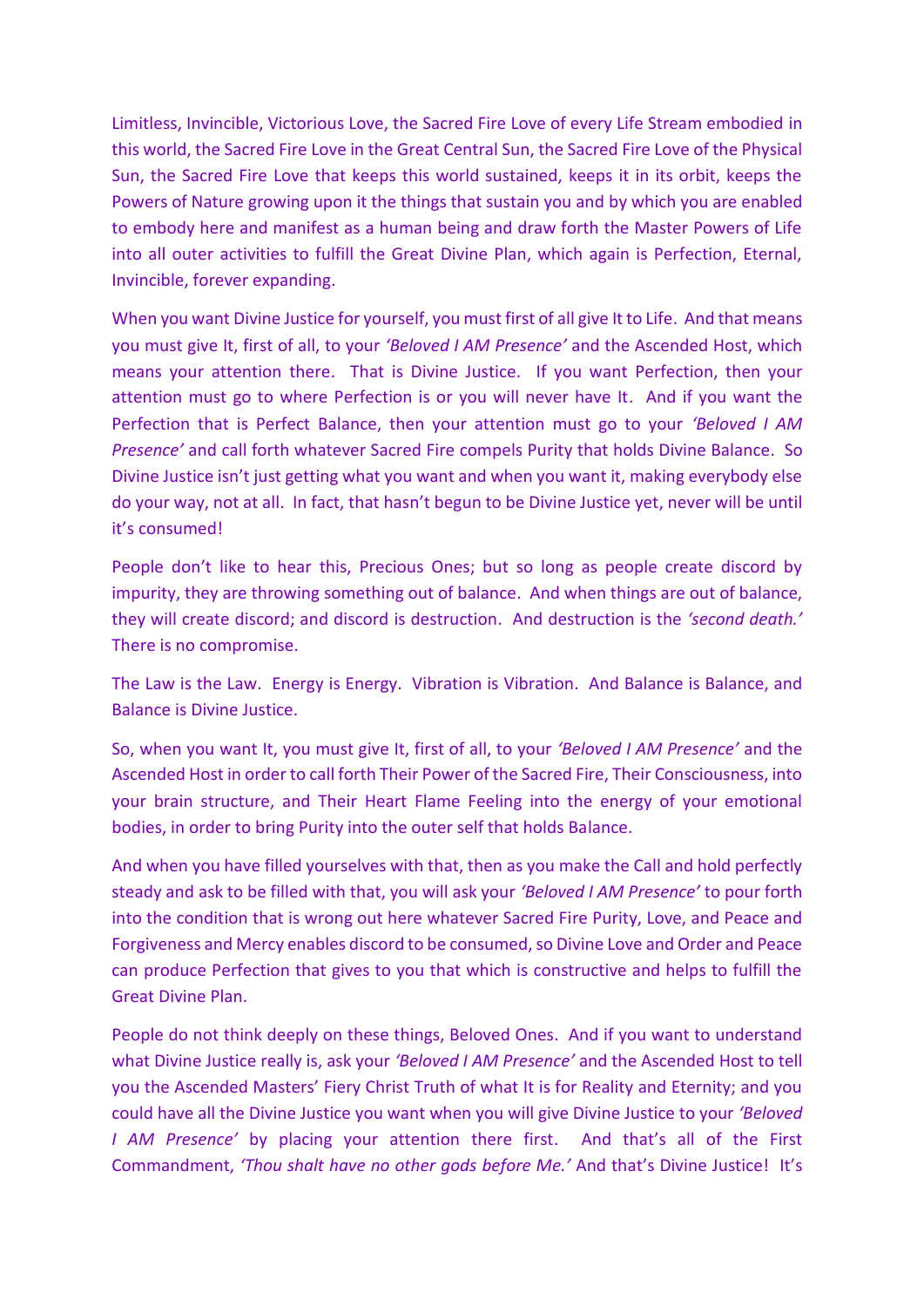Divine Justice to the Greater Life in the Universe that is giving you all of Its Love and Perfection and Blessings and Manifestations all the time through this System of Worlds.

When you want Divine Justice to come to you from the government of the Land or from the people of the outer world, you start with Divine Justice to your *'Beloved I AM Presence'* and the Ascended Host. And it's only because the attention was not kept there in the beginning, I mean at the end of the second Golden Age, that injustice began to be created, because only when the attention goes to the manifestation before it goes to the Realm of Cause, can discord be created.

Now when you call for all of the Ascended Masters' Sacred Fire Love in the Great Great Silence to fill everything in your being and world, so that you give your attention to the *'Presence'* first and make your Call there, and to the Ascended Host, to fill you with whatever is necessary to keep you disconnected from the imperfection and injustice of the outer world against which you rebel, when you will insulate yourselves first by this Call, then your *'Presence'* and the Ascended Host can use unlimited Power into any situation that is wrong, to consume the mistakes, consume the impurity, consume what you call injustice from other people, which is the discord and the destruction of human desire.

Human desire is unjust to all Life. And human, intellectual consciousness is unjust to all Life in the Universe, because it does not create Perfection that is permanent and forever expanding. Now the mankind of this world can have all the Divine Justice they want if the people will turn their attention, and the mind of mankind of this world is interested in placing the *'Mighty I AM Presence'* and the Ascended Host first instead of placing the physical manifestation first, and then rebelling like fury because things do not bring back to the individual the happiness or the Perfection which it expects.

So, Blessed Ones, you have all Power in the Universe to have all the Divine Justice you want in your own being and world when you will keep your attention on your *'Mighty I AM Presence'* and the Ascended Host first, and make your Call there for the Divine, or by giving the Divine Justice of the outer self, which is the attention, to the Control of your *'Mighty I AM Presence'* and the Ascended Host, instead of fastening it to conditions of the outer world and then letting the discord of the outer world control the energy of the physical body, especially your feeling world. I'm kind of hard on you, tonight, maybe; but if I could wake you up, you will be grateful for it one day. *(applause, audience rising)* Thank you so much. Won't you be seated, please; and just remain so.

Now I've called to your attention, in the beginning of the history of this Nation, that when there was controversy about the Constitution and the setting of the laws into action that were to be the governing authority of the Nation to hold Divine Law and Order and Justice so the Nation could exist, there was only controversy and discord so long as the human intellect ruled and held the attention and tried to control the situation in the first Continental Congress.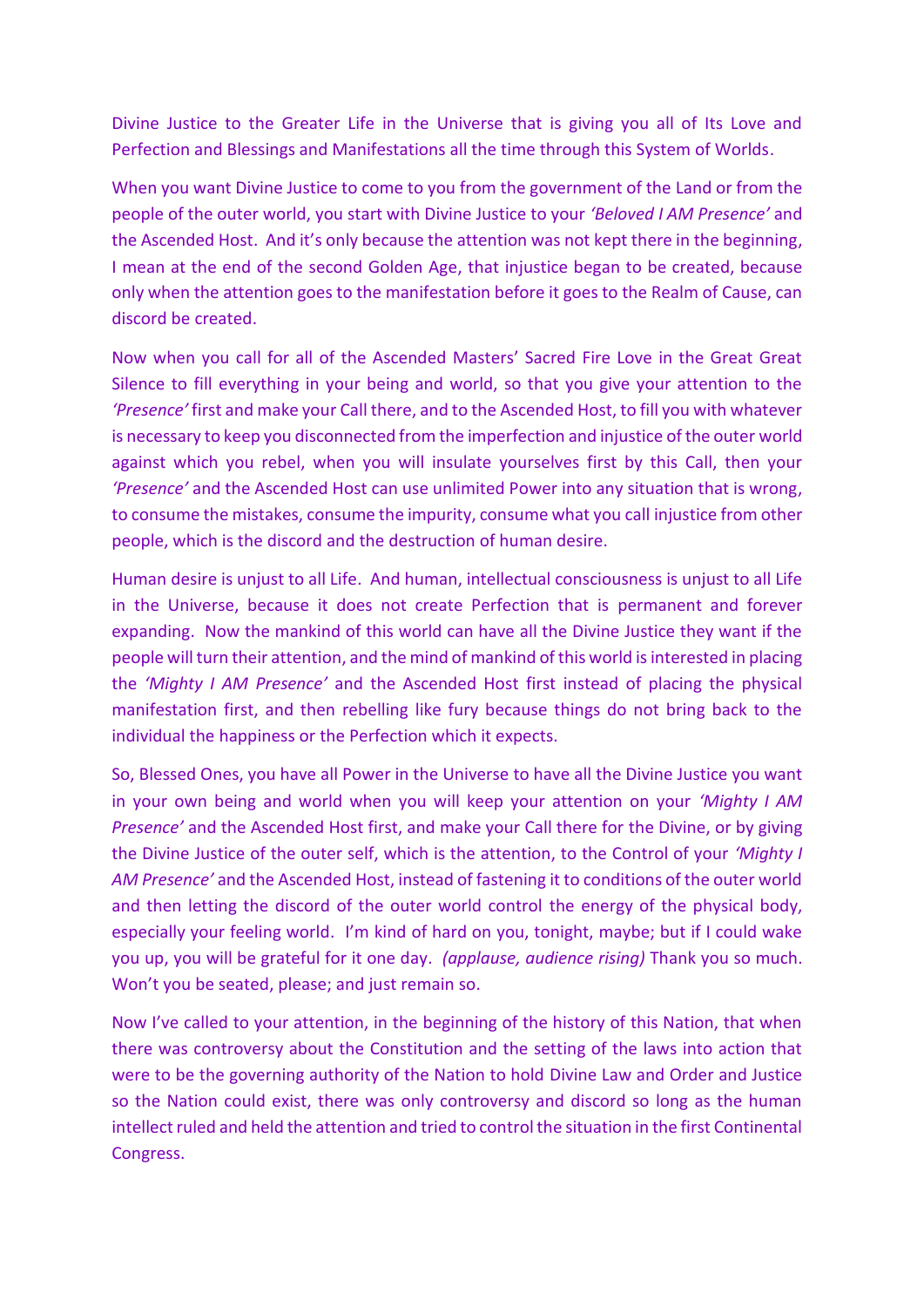Not until Franklin said, *'Let us ask God,'* and got down on his knees and put God first and asked God for Help, did the controversy stop; and the Divine Law gave the Constitution of this Nation and your Declaration of Independence. The God Law of the *'Mighty I AM Presence'* of the Blessed Saint Germain was given to this Nation into outer channels by the *'Beloved I AM Presence'* and the Ascended Host, which is the God Consciousness that is Freedom. It is the God Consciousness that is Divine Law, Order, and Decency. It is the God Consciousness that is Purity enough to enable mankind to survive. And that God Consciousness is Eternal Freedom.

So, when people want Justice in this world, let them give It first, because that is the Demand of Life. When a farmer wants a crop of corn, he has to give corn into the ground first before the ground gives corn back to him; and you are no exception to that Law. Neither is anything else in Life anywhere in Eternity. Even the Ascended Host constantly put the Great Central Sun first before They create any kind of Manifestation anywhere in infinite space. So, when people want Divine Justice, turn them back to the very First Commandment: *'Thou shalt have no other gods before Me.'* And anybody that has backbone enough to rule his or her attention and feeling world and compel this outer self to give obedience to that Law, will have everything good in the Universe; and you can lack for nothing, because Divine Justice doesn't contain lack.

If you put your *'Beloved I AM Presence'* first, and the Ascended Host, and put your attention there first, your *'Presence'* and the Ascended Host will put you first. They'll put Their Perfection into you first, and into your world first, and into the people you deal with first. And if you will put that in first, discord, coming second, will have to be consumed and prevented control of you and your world.

So, when you reverse your consciousness in the use of your attention and command it and compel it, because you can put it anywhere you desire, anywhere you will, anywhere you feel and want to do it, you can place your attention. Therefore, if you want Divine Justice, place your attention where It is, because, I assure you, your *'Beloved I AM Presence'* and the Ascended Host are Invincible, Eternal Divine Justice to Life because They don't create any discord. Discord is injustice to Life. Discord is injustice to everything that is the Divine Plan for mankind. And discord is injustice to happiness.

So, when you want freedom from injustice, turn to your *'Beloved I AM Presence'* and ask your *'I AM Presence'* and the Ascended Host to give you Freedom from your own habits of the past, in letting the human creation control the attention instead of your *'Beloved I AM Presence'* and the Ascended Host. Ask your *'Presence'* to prevent your human desires holding your attention.

And Dear Hearts, please believe Me tonight! You can be free from habits and feeling and conditions that have tortured you for years or centuries or embodiments. If you want to be free from those human desires that have only created discord for you, and destruction down through the centuries, because when you turn your attention to your *'Beloved I AM*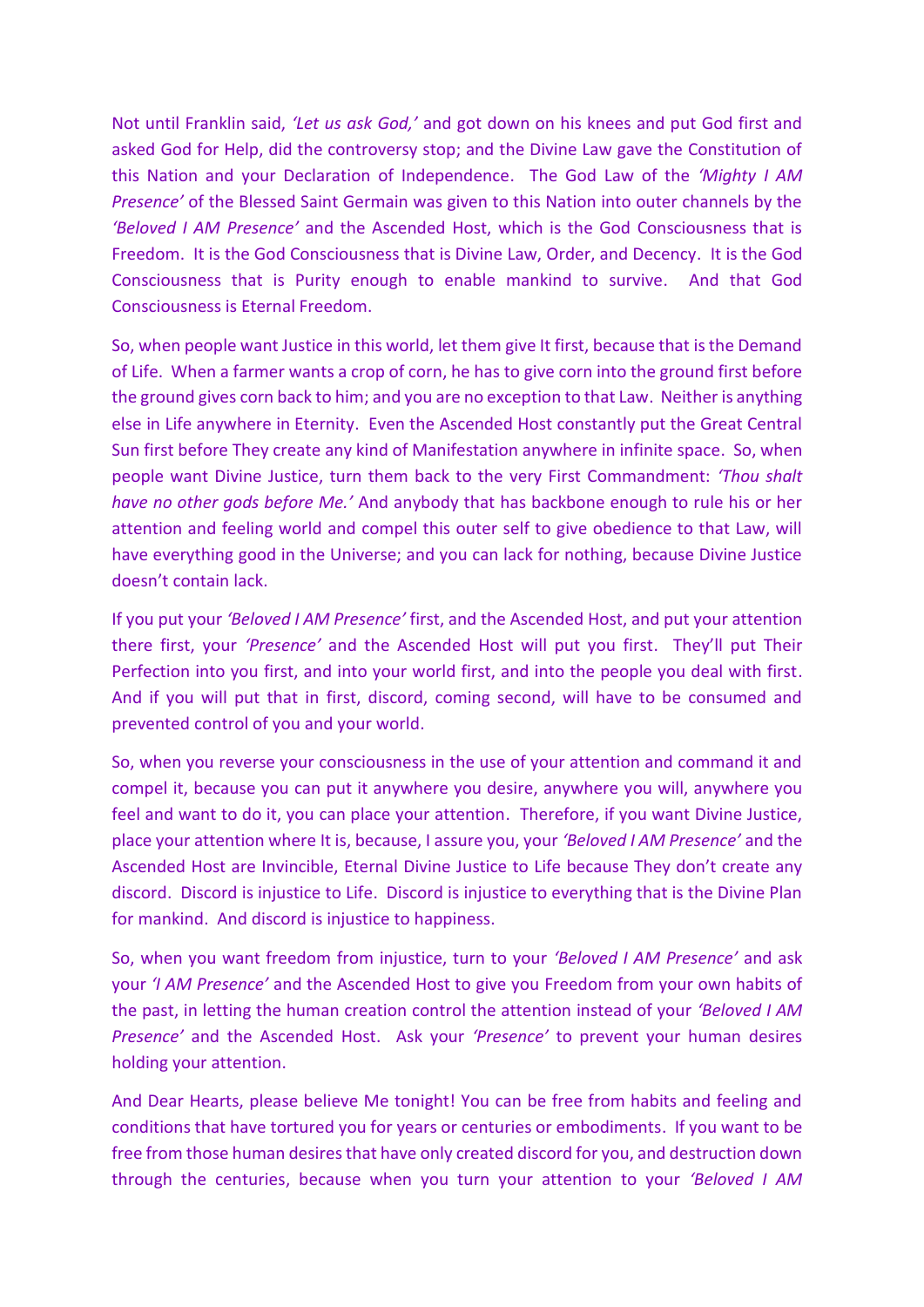*Presence'* and are just to It and to the Ascended Host, We don't want your human creation to remain. We don't want your world filled with that. We don't want you limited by it. We don't want you to experience discord. We don't want you to be short of money or supply of any good thing. We don't want you in distress and ill health.

We don't want your Life to experience anything but Our Love and Our Perfection and Our Eternal, Divine Justice to the rest of the Universe, because discord is unjust to every bit of Life that surrounds this world or the mankind embodied here. And if you can only realize that the Ascended Masters want Divine Justice for you, want Love for you, and Purity and Peace and Perfection for you, more than you want It for yourself in the outer self. So, the Gift is Eternal, Invincible, Almighty, and free as the air you breathe.

Whenever you go to sleep at night and awaken in the morning, stop just a minute and say to this outer self, *'The 'Mighty I AM Presence' and the Ascended Host are first this day and forever!'* Place your attention there, first, the moment you awaken. Place your attention there, first, when you go to sleep. And you will find when you are divinely just to your *'Blessed I AM Presence'* and the Ascended Host, who have only poured Love to you throughout the ages, We have never given you one vibration of discord; neither has your *'Mighty I AM Presence'* nor Higher Mental Body. We have never given you one wave of discord, not one!

So when you are divinely just to your *'Blessed I AM Presence'* and the Ascended Host by putting your attention there, and ask to be filled with Our Ascended Master Indestructible Purity and Indestructible Sacred Fire Love and Peace by which We can fulfill the Divine Plan through you to the rest of life in this world, and hold Divine Law, Order, and Balance in action in the world around you, when you will let Us fill you with that, your very willingness to form this habit and set It into action and let It have control of the outer self and its attention, will enable Us to give you the Heaven on Earth for which you've called.

And there isn't one failure could ever be yours. You can never make another mistake if you will call for this and make it a habit. You will find the intellect will be flooded with the Divine Ideas of Perfection from your Higher Mental Body and from the Ascended Host. Your feeling will be flooded and filled with every Vibration that is Eternal Purity and Peace and Balance and Love. And it's much more comfortable to live in Our Light and Illumination and Our Feeling of Love than it is in your own feeling of discord, and that of the world around you, by which you have been bound for centuries.

We are much more comfortable to live with, Precious Ones, than you are with each other. You're not even comfortable to live with yourself. I don't think I have to convince you of that. I think you're all aware of it. But We want your suffering to cease. We want you to be free from that more than you want your Freedom. Otherwise, I would not be here tonight offering you the way out and trying to take away from you the shadows that have held your attention. So, when conditions of the outer world become more and more destructive and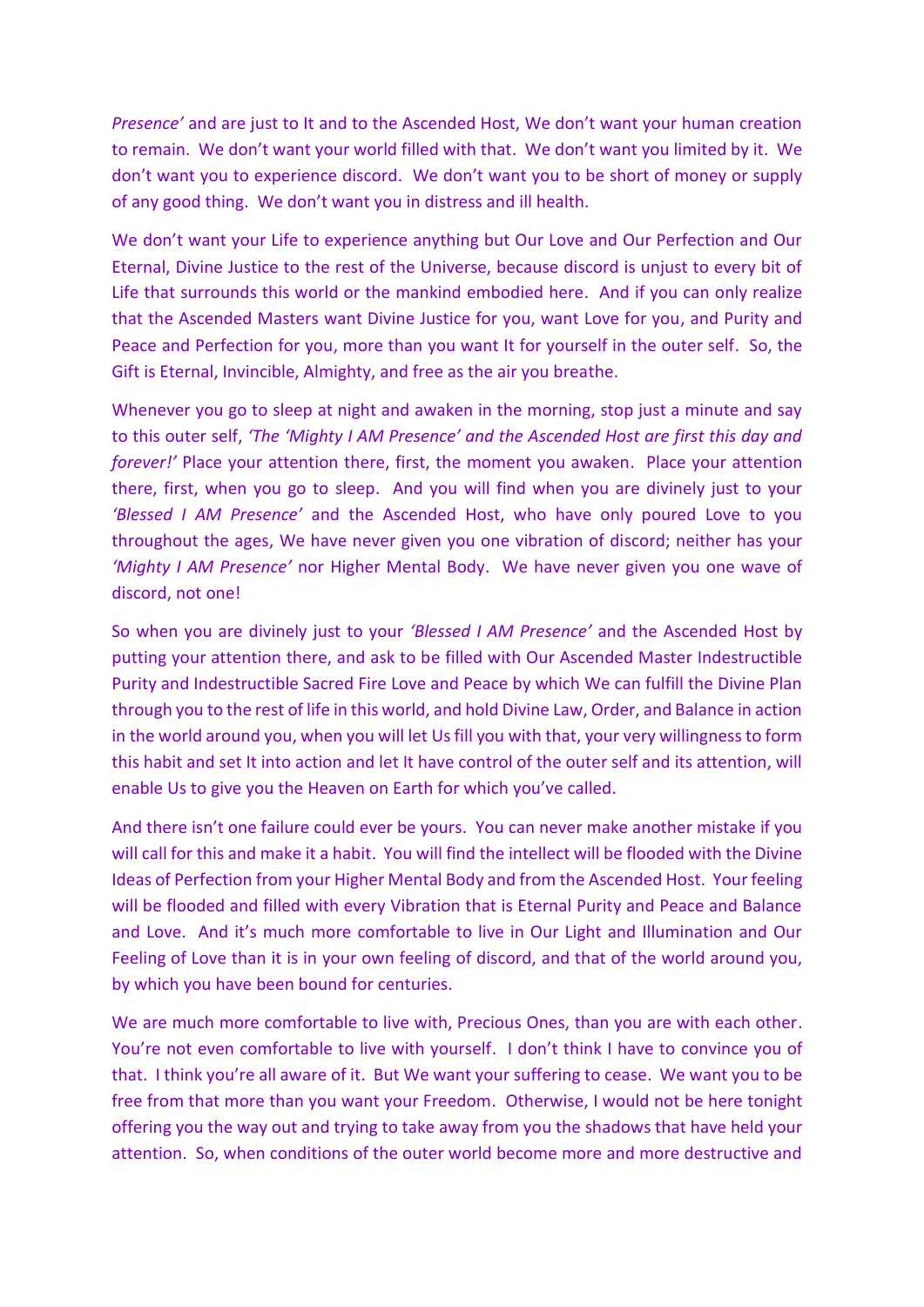people are in turmoil, there is only one place where you can be free from it; and that is in Our Ascended Master Consciousness, in Our Ascended Master Feeling.

And you can't have that inside of yourselves unless you place your attention upon It. Now this seems like a crude illustration, but when you're hungry and you go into a restaurant for food, if you don't put your attention on the restaurant and hunt it up and put yourself into it, do you get your meal? You don't get what you want to eat unless you place your attention there. This is the most self-evident Truth you could ever ask for. And I assure you, none will ever change It. It is Eternal. It's the Master Way to live Life. It is the Fulfillment of the Great Divine Plan.

So, Blessed Ones, if I may leave you tonight enfolded in My Ascended Master Consciousness and My Sacred Fire Love and Feeling of all that Divine Justice is to your *'Blessed I AM Presence'* and the Ascended Host, if you will feel this and enter into It and ask to be filled with It and enfolded in It, I can free you for Eternity; for that is My Love and My Assistance to My Beloved Saint Germain. And that is My Divine Justice to Him, to His Work of purifying and freeing the world and mankind upon it from that which was never God-ordained, never God-created, never God-intended, and has no authority by God to exist. So, Blessed Ones, please let Us be Divinely just to Life wherever you abide. Please try it tonight! *(applause)* Thank you so much.

Now let Us apply this to your supply. People rebel furiously when they don't have the supply they want, to do what they want to do; but the outer self doesn't stop long enough to contemplate and realize that the Supply of your Life doesn't come from worldly things. The Supply of your Life comes from your *'Beloved I AM Presence'* and the enfolding Seven Mighty Elohim of Creation and the Assisting Masters who govern this System of Worlds. The Supply of your Life comes into you from above. It does not come from the physical things of this world. You might have all the physical things on Earth, but if your Life is not here, you do not have Its Consciousness of Supply, or lack of supply.

When you lack supply and you feel that injustice has been done you by some outer, discordant condition, We're coming to the crucial point now, My Help to you tonight: you've come, and the outer world conditions seem so discordant and unjust to you, stop a minute and just remember Beloved Saint Germain's Statement that He gave you when He said: *'Say to every condition of the outer world, ' 'I AM' the Ascended Masters' Law of Forgiveness and Consuming Flame of all inharmonious action and human consciousness'.* 

Now that is the use of the Violet Consuming Flame and the Fiery Christ Blue Lightning Purity and the Ascended Masters' Consciousness. But, Beloved Ones, now you aren't expected to love discord nor impurity nor destructive conditions of the outer world. This is where the intellect battles the feeling furiously. The intellect may decide to do something constructive, and the feeling won't let the intellect fulfill its desire. But this is what you must understand: when you are big enough, kind enough, illumined enough to have the Desire within you to use the Violet Consuming Flame and draw It into destructive conditions to consume what is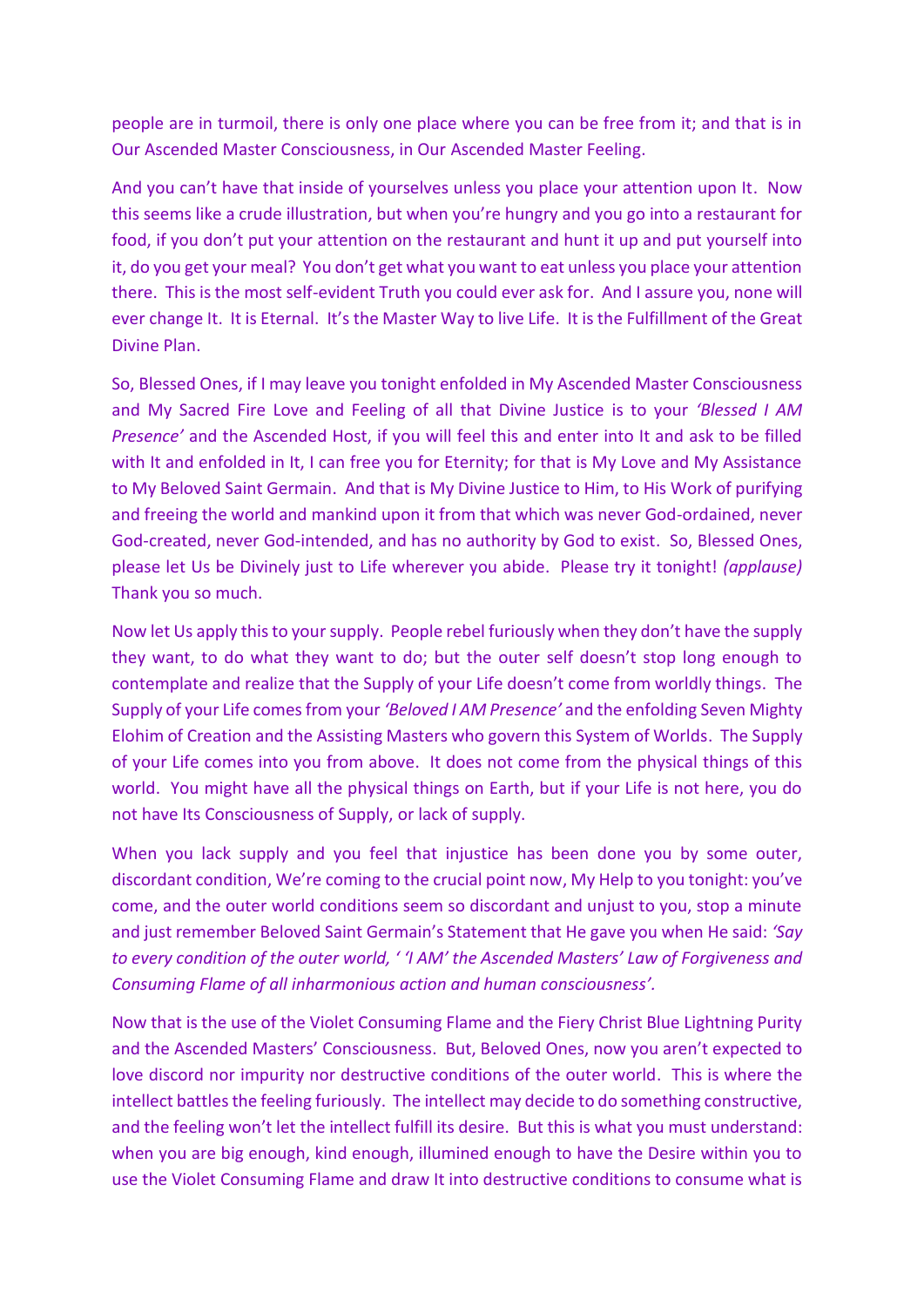wrong, whenever you have that Desire within you, that is Love, Forgiveness, and Mercy to Life.

When you make that Call whenever anything is wrong out here, and you will just stop a moment and demand enough Violet Consuming Flame and Fiery Christ Blue Lightning Purity to stop and annihilate what is wrong, compel Indestructible Purity and the Invincible Victory of all that is right, and go on your way, regardless!

Whether you're concerned with the immediate condition or not, if your Love for Life is great enough to enable you to set the habit and send these Decrees forth instantly into every destructive thing that is brought to your attention, you not only will be Divinely just to Life, you will not only be the Law of Forgiveness and Mercy and the Violet Consuming Flame, but your very willingness to do that will let your *'Beloved I AM Presence'*, because It is Love and Harmony, it will enable your outer self to have more supply of money and things and Blessings than you can use. And it is the boundless, open Treasure House of Life's Great Divine Plan to live the Ascended Masters' Way.

So, whenever you seem short of money or things or whatever you need, stop a moment and go back to the *'Presence'* and say:

*''I AM' my 'Beloved I AM Presence'* **and the Ascended Masters' Law of Forgiveness and Consuming Flame of all inharmonious action and human consciousness, that goes into all Life everywhere on this Earth, forgives all discord, forgives everything that is of discord by filling it with and covering it over with the Violet Consuming Flame and Fiery Christ Blue Lightning Indestructible Purity that consumes all evil, all lack and limitation, everywhere throughout the world forever.'**

Just giving that one Call once a day will keep your outer world supplied with the limitless things that you can have, and need to have in outer world activities to fulfill the Great Divine Plan. When you want that for every bit of Life in this world and all in the Universe everywhere, and you are willing to call the Violet Consuming Flame and Fiery Christ Blue Lightning Purity into every bit of human creation to compel its annihilation so all Life may be free, your very willingness to give that Freedom to Life is the Supply of Harmony and Perfection from the Ascended Masters' Octave. And if you give Supply, you must of necessity receive the greater Supply from your *'Presence'* and the Ascended Host.

Anytime you lack for any good thing, just give that Decree to free all in this world from all human creation forever. And then ask your *'Beloved I AM Presence'* and the Ascended Host, as the Mighty Silent Watcher told you last night, to fill you with the Sacred Fire Purity, Love, and Peace of the Great Great Silence which lacks nothing, fill you with that Sacred Fire Love, and be the Outpouring of Its boundless Supply to every good thing; and there must of necessity come back to you more than you can use.

Nature is very generous. I assure you the Ascended Host are generous. I assure you, your *'Mighty I AM Presence'* is generous, and so are the Angelic Host. Do you realize just how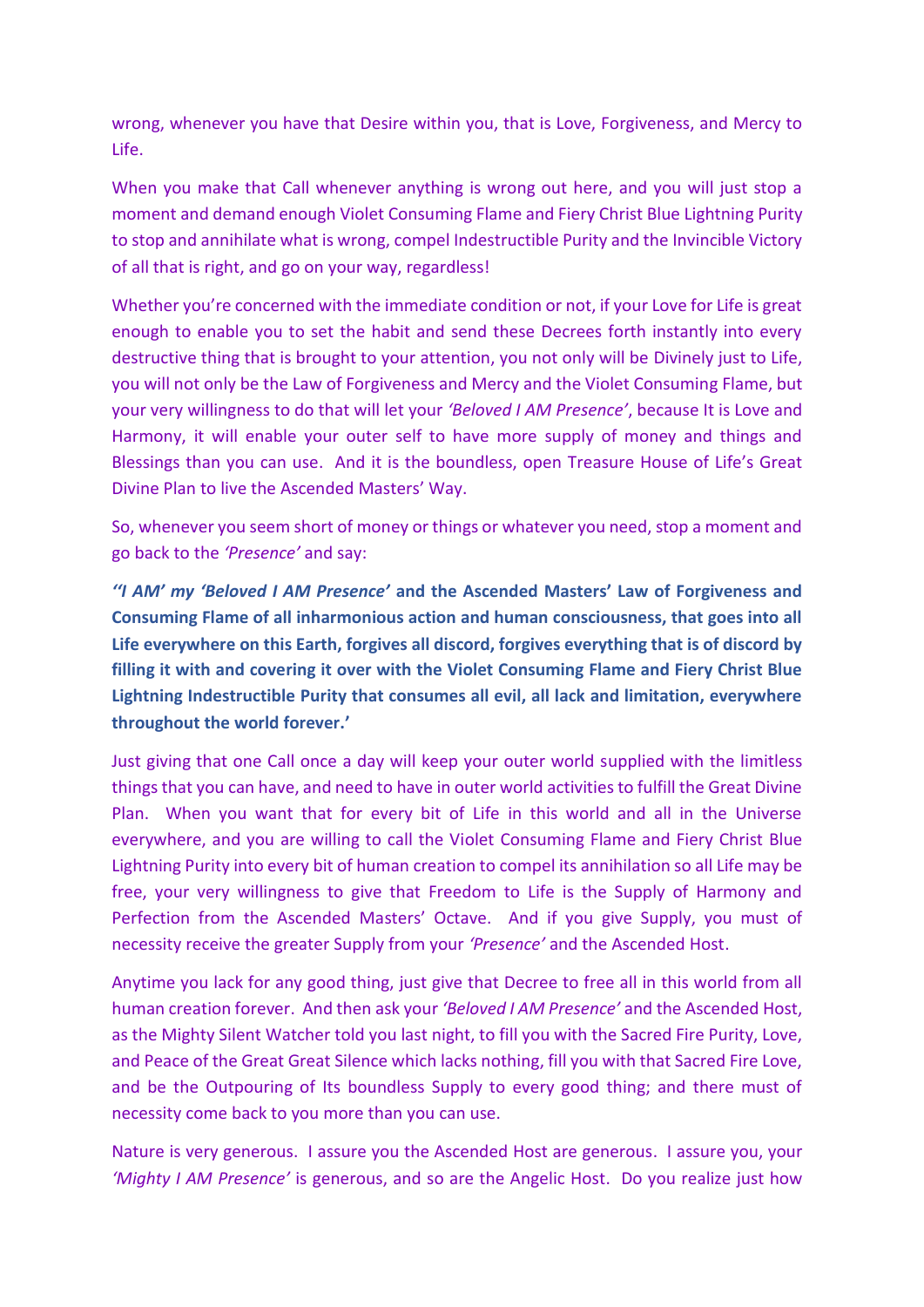generous Nature is? The farmer puts one grain of corn into the ground; and by the Love, which is the Life and the Light of the Physical Sun, comes into the ground and enfolds that grain of corn. It grows a stalk of corn on which there are four or five ears, or more, on which there are many grains on each ear of corn. So, Nature rewards you many, many times for the little you place in the structure of Earth.

And so, it is with your *'Mighty I AM Presence'* and the Ascended Host. When you give Divine Justice to your *'Mighty I AM Presence'* and the Ascended Host by placing your Love there, your attention there, your Love and your Call for whatever you require to fulfill the Divine Plan down here, there must of necessity come back to you infinitely more Love than you can give to your *'Presence,'* because your *'Presence'* is greater than the outer self, and It contains more Love.

The Great Divine Plan of Creation that holds the lesser in the Love of the Greater is always ready to pour forth more Love through the outer self. The Ascended Masters' Love is greater than yours; therefore, when your attention goes there and your love goes there, We pour forth infinitely more Love back into you than you are capable of giving at this time into the Ascended Masters' Octave. So, you can't possibly lose. There is no game of chance on this like selling and buying stocks. There is no uncertainty about this, and your tax department can never touch you. That ought to be desirable! *(applause)* Thank you so much.

Every time you invest your Love and your attention in your *'Presence'* and the Ascended Host by your Call there, you will have infinitely greater interest on that Love which you give than you'll ever get in any condition of the physical world. So, it is not only the part of Wisdom, but it is, Beloved Ones, the Divine Plan fulfilled when you do it. And your limitless Supply of every good thing cannot come until you do fulfill the Great Divine Plan.

This, I can assure you: Whatever comes to you as a Gift from your *'Beloved I AM Presence'* or the Ascended Host can never create discord in you or your world; and if you will ask that It be eternally protected against the discord of the outer world, no one can ever take It away from you and no one can use It against you. It is the place of Security. It is Divine Justice, because It is Eternal Protection of everything that is right, everything that is good, everything that will bring you Happiness and Perfection and fulfill the Divine Plan for all Eternity. It is the Victory for which you have called; and It is My Beloved Violet Flame Freedom and Peace to the Earth from the Mighty Jesus, the Great Elohim of Peace, and all who want mankind to be Free.

So, Blessed Ones, there is no possible failure when you do this; and there is Boundless Success, Limitless Blessings, Invincible Protection, and Happiness for Eternity. I hope you will use It. I will Love to give It with everything I am and have when you love your *'Presence'* first, and the Ascended Host, and place your attention there long enough to make It know that you don't want any authority in this outer world but Its Perfection for Eternity, and the Fulfillment of the Ascended Masters' Divine Plan that raises the rest of life wherever you